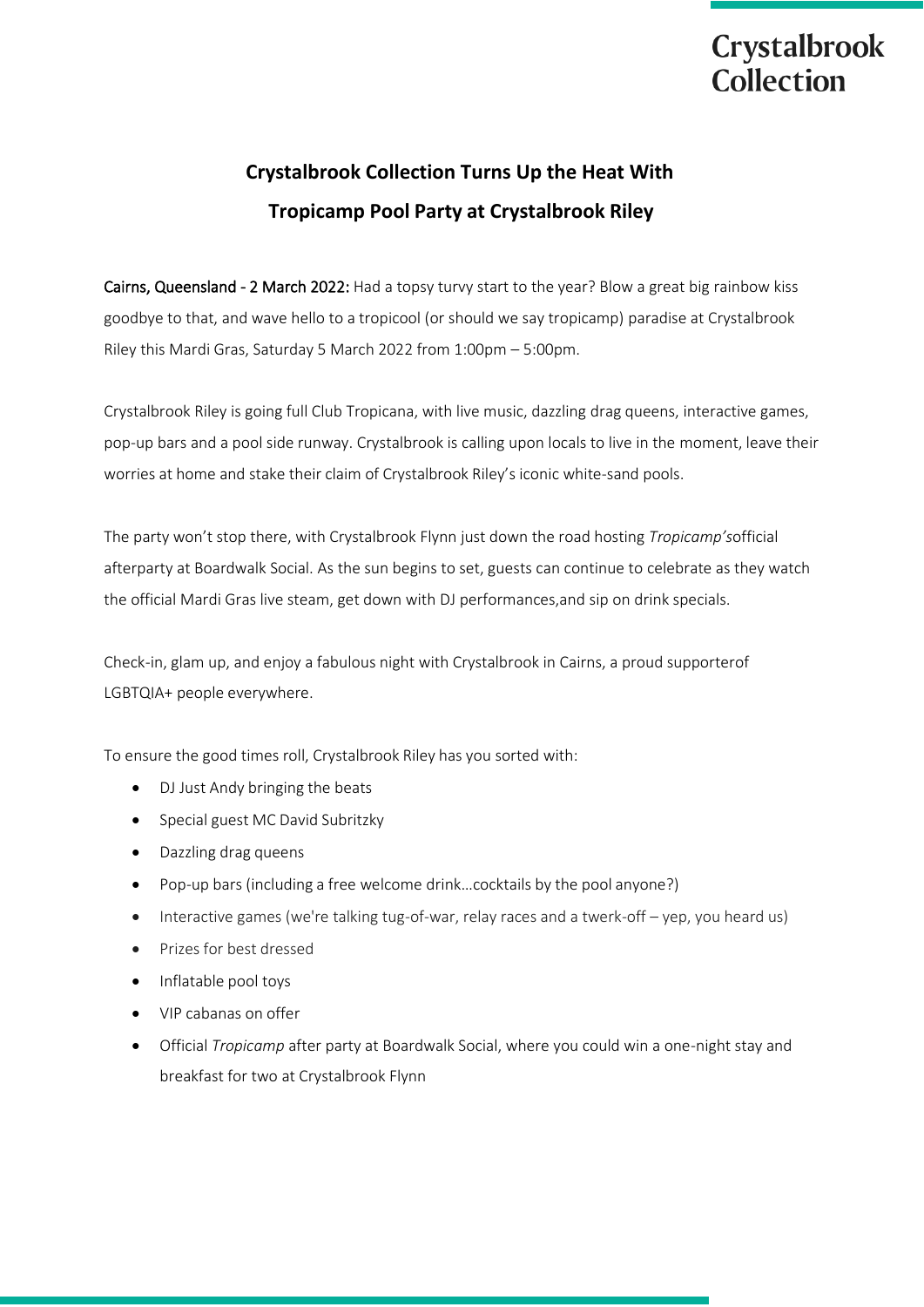The Mardi Gras experience is available for ticket holders on the 5<sup>th</sup> March 2022.

Tickets can be purchased for \$25 per person a[t crystalbrookcollection.com.](http://www.crystalbrookcollection.com/) To book your ticket visit [crystalbrookcollection.com/riley/offers/tropicamp-pool-party](http://crystalbrookcollection.com/riley/offers/tropicamp-pool-party)

Crystalbrook Flynn is also offering 20% off stays with promo code: THECROWD. Simply jointhe Crystalbrook Crowd and book your stay. Visit here to sign up[: crystalbrookcollection.com/newsletter](https://www.crystalbrookcollection.com/newsletter)

Editor's Notes – What's in a name? Well, all of our love, sweat and tears as we see ourfamily of hotels grow. Please note, Crystalbrook hotel names should not be shortened oraltered. Eg. Crystalbrook

Vincent should not be referred to as The Vincent or Vincent.

*Correct hotel names:*

Crystalbrook Albion

Crystalbrook Bailey

Crystalbrook Byron

Crystalbrook Flynn

Crystalbrook Kingsley

Crystalbrook Riley

Crystalbrook Vincent

– ENDS –

*About Crystalbrook*

Crystalbrook is one of Australia's leading sustainable and innovative independent hospitality companies. Each hotel in the portfolio carries an authentic expression of its location, a passion for responsible luxury, considered design and a twinkle of fun for a uniquely enriching experience.

Crystalbrook's portfolio includes:

- Crystalbrook Riley, Cairns, Queensland
- Crystalbrook Albion, New South Wales
- Crystalbrook Byron, Byron Bay, New South Wales
- Crystalbrook Bailey, Cairns, Queensland
- Crystalbrook Flynn, Cairns, Queensland
- Crystalbrook Kingsley, Newcastle, New South Wales
- Crystalbrook Vincent, Brisbane, Queensland

The Group also owns and operates a collection of ten restaurants, three spas, Crystalbrook Superyacht Marina in Port Douglas along with Crystalbrook Station and its subsidiary pastoral businesses.